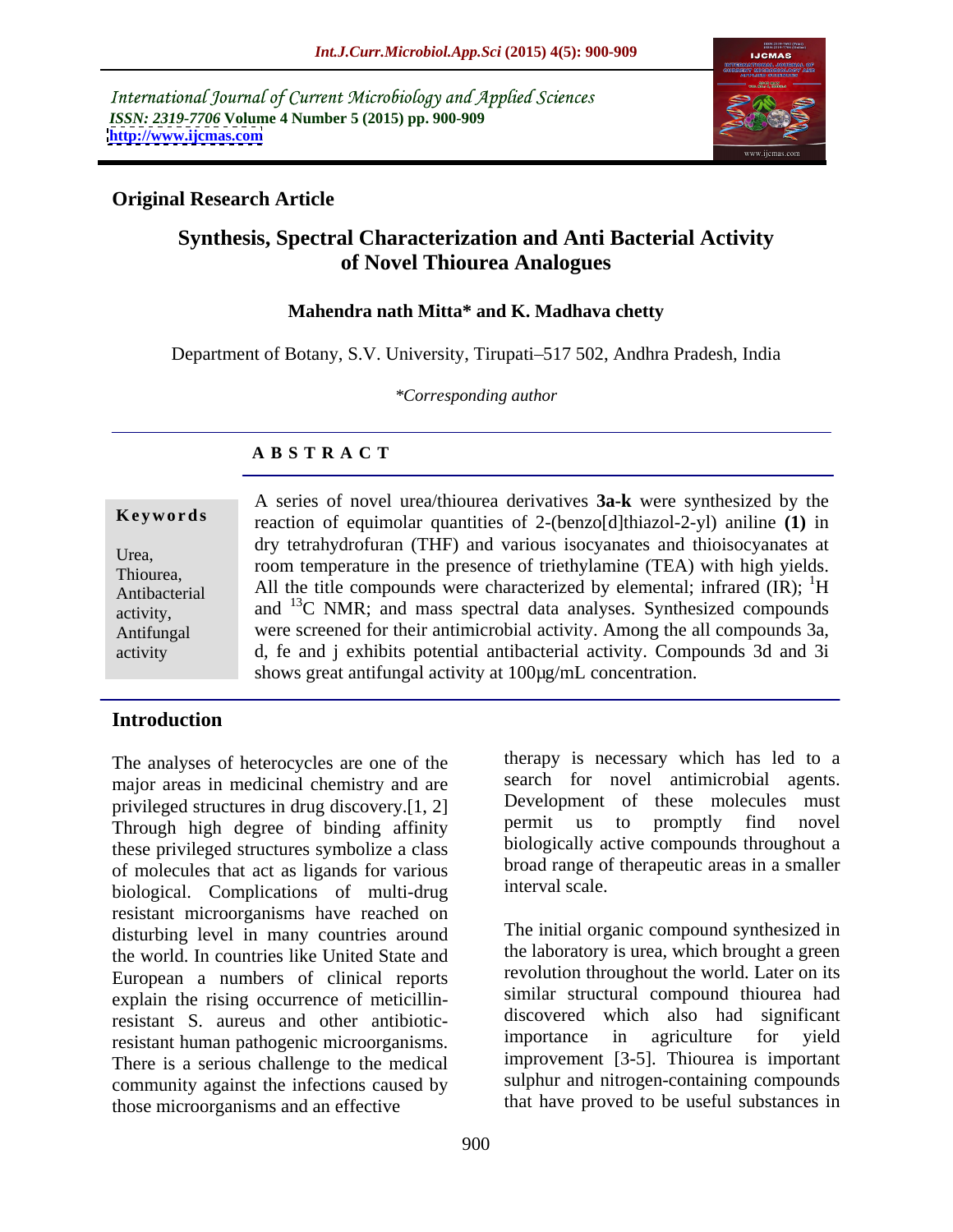drug research in recent years [1 6]. Some urea and thiourea derivatives by reacting 2 urea derivatives possess valuable (benzo[d]thiazol-2-yl) aniline with various antituberculosis, antibacterial and isocyanates and thioisocyanates in the anticonvulsant properties [7]. Most of these compounds include heterocyclic rings such as oxadiazoles, thiadiazoles, triazoles, and pyrazoles. It is well known that the 1, 2, 4 triazole-derived N-bridged heterocyclic find All the chemicals were procured from applications in the field of medicine, agriculture and industry [8-11]. The 1, 2, 4- such. Solvents used for spectroscopic and triazole nucleus has also been incorporated physical studies were reagent grade and into a wide variety of therapeutically were further purified by the literature important molecules to transform them into methods. Melting points were determined in better drugs. Drugs such as fluconazole, open capillary tubes by Guna digital melting itraconazole, and the new generation of point apparatus, expressed in (°C) and are triazoles posaconazole, voriconazole, and uncorrected. Infrared spectra  $(v_{max}$  in cm<sup>-1</sup>) ravuconazole are the best examples of potent were recorded as KBr pellets on a Perkin antifungal molecules possessing triazole Elmer, FT-IR 100 spectrophotometer. <sup>1</sup>H nuclei [12-15]. Previous findings from our and  $^{13}$ C spectra were recorded as solutions in laboratory demonstrated that nucleoside and  $DMSO-d<sub>6</sub>$  on a Bruker 400 MHz urea compounds with phosphorylation of spectrometer operating at 400 MHz for  ${}^{1}H$ , drugs molecules shows various  $100 \text{ MHz}$  for  $^{13}$ C. The <sup>1</sup>H and <sup>13</sup>C chemical pharmacological properties including shifts were expressed in parts per million antimicrobial and antioxidant [16-21], (ppm) with reference to tetramethylsilane anticancer [22,23], antidiabeties [24] and (TMS) and Mass spectra were recorded in antialzheimers [25-31]. E.S.I Mode on API-3000 mass spectrometer.

Urea was the initial organic compound Thermo Finnigan Insturment at University synthesized in the laboratory, which brought a green revolution through out the world. Later on its similar structural compound **General procedure for the preparation of** thiourea had discovered which also had compounds 3a-k significant importance in agriculture for yield improvement. Later on urea and **1-(2-(Benzo [d]thiazol-2-yl) phenyl)-3-(4** thiourea derivatives had been discovered which exhibited broad spectrum of biological activities such as herbicidal [4],  $\qquad$  Yield: 74%, Pale yellow, mp 210-212 °C; inhibition of nitric oxide [5], anti-viral [6]  $\qquad \qquad \text{IR (KBr)} \ (v_{\text{max}} \ \text{cm}^{-1})$ : 1647(C=O),1074(Cand analgesic properties [7]. These potent  $\qquad$  O), 3428 (NH); <sup>1</sup>H-NMR (DMSO- $d_6$ )  $\delta$ biological activities of urea and thiourea ppm: 6.80-7.30 (m, 10H, Ar-H), 7.60 (d, 2H, derivatives have stimulated great interest in Ar-H) , 8.75(s,1H,NH), 8.90(s, 1H, NH); the synthesis of such compounds for  $^{13}$ C-NMR (DMSO- $d_6$ )  $\delta$  (ppm): 116.3, extensive studies related to their biological 119.7, 121.4, 121.6, 125.1, 124.0, 124.3, activities. In view of these observations and 124.6, 127.3, 128.1, 128.7, 133.6, 136.1, applications of urea and Thiourea, we have 143.1, 145.1, 152.7, 154.1; Anal. Calcd.

presence of triethylamine.

### **Materials and Methods**

Sigma-Aldrich, Merck and were used as uncorrected. Infrared spectra  $(v_{max} \text{ in } cm^{-1})$  $-1$  $)$ Elmer, FT-IR 100 spectrophotometer.  $DMSO-d_6$  on a Bruker 400 MHz  ${}^{1}H,$ <sup>1</sup>H and <sup>13</sup>C chemical  $^{13}$ C chemical Elemental analysis was performed on of Hyderabad, Hyderabad.

## **compounds 3a-k**

# **nitrophenyl) urea (3a)**

focused on the synthesis of a series of novel For  $C_{20}H_{14}N_4O_3S$ : C, 61.53; H, 3.61; N,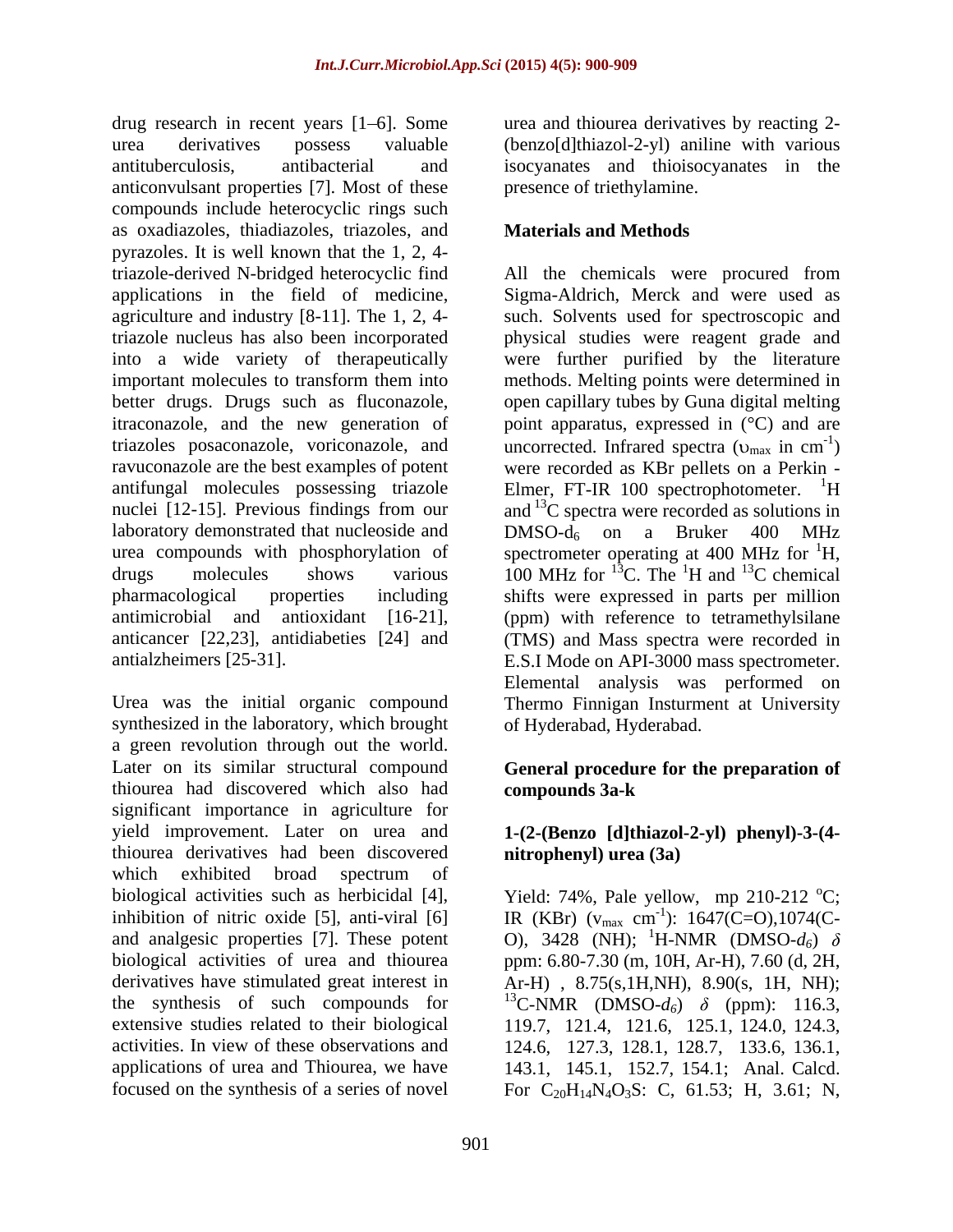14.35; Found: C, 61.40, H, 3.56; N, 14.30. Calcd. For C<sub>20</sub>H<sub>14</sub>FN<sub>3</sub>OS C, 66.10; H, 3.88; 181(60), 130(70). 11.46; GC-MS m/z 363 (100, M<sup>+</sup>), 269(56),

#### **1-(2-(Benzo[d]thiazol-2-yl)phenyl)-3-(4 chlorophenyl)urea (3b) 1-(2-(Benzo[d]thiazol-2-yl)phenyl)-3-(3-**

Yield: 70%, Dark Brown solid, mp 180-182 (**trifluoromethyl)phenyl)urea**(3e)<br>
<sup>o</sup>C; IR (KBr) ( $v_{\text{max}}$  cm<sup>-1</sup>):  $-1$ . ): 1640(C=O), 1080(C-O), 3400 (NH); <sup>1</sup>H- Yield 74%, Pale Orange Solid, mp 163-165 NMR (DMSO- $d_6$ )  $\delta$  ppm: 6.82-7.40 (m, <sup>o</sup>C; IR (KBr) ( $v_{\text{max}}$  cm<sup>-1</sup>): 1630(C=O), 12H, Ar-H), 8.68(s,1H,NH), 8.78(s,1H,NH); 1085(C-O), 3300 (NH); <sup>1</sup>H-NMR (DMSO-<sup>13</sup>C-NMR (DMSO- $d_6$ )  $\delta$  (ppm): 116.2,  $d_6$ )  $\delta$  ppm: 6.90-7.60 (m, 12H, Ar-H), 120.6, 121.3, 121.5, 124.0, 124.1, 125.0, 8.50(s,1H, NH), 8.80(s, 1H, NH); Anal. 127.5, 128.1, 128.6, 129.6, 133.2, 133.5, 136.2, 137.4, 152.6, 154.3, 166.3; Anal. 2.93; N, 9.38. Found: C, 56.22, H, 2.79; N, Calcd. For  $C_{20}H_{14}CN_3OS$ : C, 63.24; H, 9.20. 3.71; N, 11.06. Found: C, 63.19, H, 3.68; N, 10.90; GC-MS m/z 379 (100, M<sup>+</sup>), 381(33, **1-(2-(Benzo[d]thiazol-2-yl)phenyl)-3-(4-** $M^+$ +2), 269(55), 169, 143(65), 130(54). **Initrophenyl)thiourea (3f)**  $M^+$ +2 ), 269(55), 169, 143(65), 130(54).

## **1-(2-(Benzo[d]thiazol-2-yl) phenyl)-3-(4-**

NMR (DMSO-  $d_6$ )  $\delta$  ppm: 6.82-7.40 (m, 125.2, 127.5, 128.7, 131.7, 133.6, 136.2, 138.1, 138.4, 152.7, 154.3, 166.4; Anal. Calcd. For  $C_{20}H_{14}BrN_3OS$ : C, 56.61; H, 3.33; N, 9.90**;** Found: C, 56.55, H, 3.28; N, 9.80. GC-MS  $\rm m/z$  424 (100, M<sup>+</sup>), 426(100, **chlorophenyl)thiourea (3g)**  $M^+$ +2), 269(28), 214(35).  $M^+$ +2), 269(28), 214(35). 14.8.8.7 Find, Calcular, Calcular, Calcular, Calcular, Calcular, Calcular, Calcular, Calcular, Calcular, Calcular, Calcular, Calcular, Calcular, Calcular, Calcular, Calcular, Calcular, Calcular, Calcular, Calcular, Calcu

 $1080(C-O)$ , 3450 (NH); <sup>1</sup>H-NMR (DMSO-

GC-MS  $m/z$  390 (100, M<sup>+</sup>), 269(40), N, 11.56. Found: C, 66.19, H, 3.78; N, 11.46; GC-MS m/z 363 (100, M<sup>+</sup>), 269(56),  $^{+}$ ), 269(56), 154(64).

## **chloro-4- (trifluoromethyl)phenyl)urea(3e)**

Yield 74%, Pale Orange Solid, mp 163-165<br>
<sup>o</sup>C; IR (KBr) ( $v_{\text{max}}$  cm<sup>-1</sup>): 1630(C=O),  $^{-1}$ ). 1630(C-O) Calcd. For  $C_{21}H_{13}CIF_3N_3OS$ : C, 56.32 H, 9.20.

#### +.), 381(33, **1-(2-(Benzo[d]thiazol-2-yl)phenyl)-3-(4 nitrophenyl)thiourea (3f)**

**bromophenyl) urea (3c)**  ${}^{o}C$ ; IR (KBr) ( $v_{\text{max}}$  cm<sup>-1</sup>): 1350(C=S), 3310 Yield. 72%, Pale Brown solid, mp 167-169 <br>
<sup>9</sup>C; IR (KBr) ( $v_{\text{max}}$  cm<sup>-1</sup>): 8.50(s, 1H, NH), 8.80(s, 1H, NH); <sup>13</sup>C-NMR  $(3.50)(s, 1H, NH)$ , 8.80(s, 1H, NH); <sup>13</sup>C-NMR 1633(C=O),1083(C-O), 3430 (NH); <sup>1</sup>H- (DMSO- $d_6$ )  $\delta$  (ppm): 120.6, 120.7, 121.4, 12H, Ar-H), 8.70(s, 1H, NH), 8.80(s, 1H, 127.4, 133.0, 133.6, 137.6, 143.7, 144.4, NH); <sup>13</sup>C-NMR (DMSO- $d_6$ )  $\delta$  (ppm): 116.2, 154.2, 166.4,178.8, ; Anal. Calcd. For 121.5, 121.6, 121.7 , 122.0, 124.3, 124.6, C20H14N4O2S2**:** C, 59.10; H, 3.47; N, 13.78. Yield. 72%, Pale Yellow Solid, mp 215-217<br>
<sup>o</sup>C; IR (KBr) ( $v_{\text{max}}$  cm<sup>-1</sup>): 1350(C=S), 3310 ): 1350(C=S), 3310 (NH); <sup>1</sup>H-NMR (DMSO-  $d_6$ )  $\delta$  ppm: 6.70-7.30 (m, 10H, Ar-H), 7.50(d, 2H, Ar-H),  $^{13}$ C-NMR 121.6, 124.2, 124.3, 124.6, 125.2,125.3, Found C, 58.94; H, 3.25; N, 13.55;. GC-MS  $m/z$  406 (100, M<sup>+</sup>), 284(47), 196(38).  $m/z$  406 (100, M<sup>+</sup>), 284(47), 196(38).

#### +.), 426(100, **chlorophenyl)thiourea (3g) 1-(2-(Benzo[d]thiazol-2-yl)phenyl)-3-(4-**

**1-(2-(Benzo[d]thiazol-2-yl)phenyl)-3-(4-** IR (KBr) ( $v_{\text{max}}$  cm<sup>-1</sup>): 1345(C=S), 3310 **fluorophenyl) urea (3d)** (NH); <sup>1</sup>H-NMR (DMSO-  $d_6$ )  $\delta$  ppm: 6.90-Yield. 69%, Pale Orange Solid, mp 152-154 8.80(s, 1H, NH); <sup>13</sup>C-NMR (DMSO- $d_6$ )  $\delta$ <br>
<sup>o</sup>C; IR (KBr) ( $v_{\text{max}}$  cm<sup>-1</sup>): 1643(C=O), (ppm): 120.9, 121.4, 121.6, 124.3, 124.9, -1 ): 1643(C=O), (ppm): 120.9, 121.4, 121.6, 124.3, 124.9, *d6*) ppm: 6.81-7.50 (m, 12H, Ar-H), 133.6, 136.4, 137.4, 154.2, 166.3, 179.7 Yield. 68 %, White solid, mp 190-192  $^{\circ}$ C; ): 1345(C=S), 3310 7.60 (m, 12H, Ar-H), 8.50(s, 1H, NH), 8.80(s, 1H, NH); <sup>13</sup>C-NMR (DMSO- $d_6$ )  $\delta$ 125.1, 127.6, 128.8, 129.6, 131.6, 133.0, ;Anal. Calcd. For  $C_{20}H_{14}CIN_3S_2$ : C, 60.67;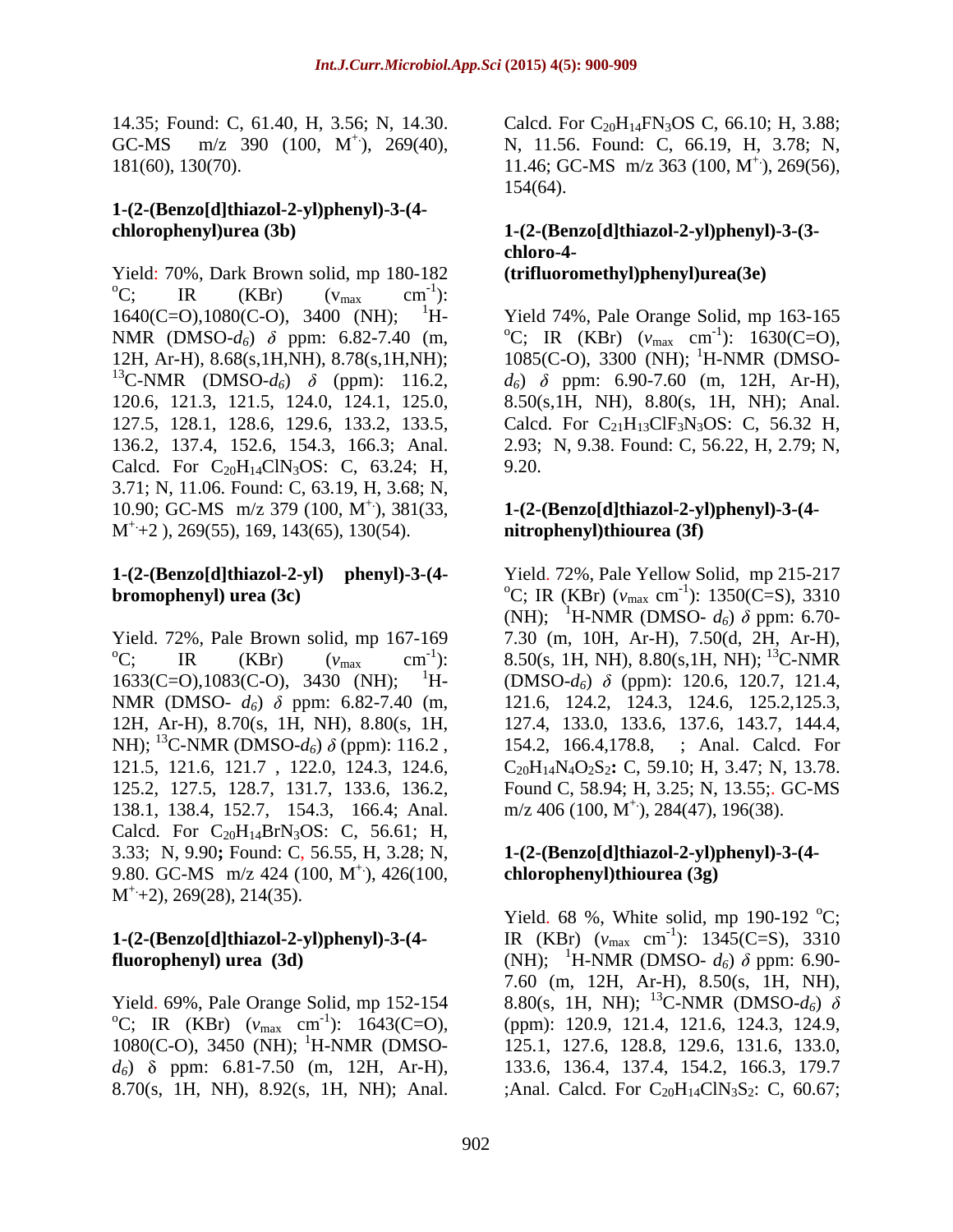#### **1-(2-(Benzo[d]thiazol-2-yl)phenyl)-3-(4 bromophenyl)thiourea (3h)**

Yield.78%, White Solid, mp 171-173  $^{\circ}$ C; IR **Antibacterial activity** (KBr)  $(v_{\text{max}} \text{ cm}^{-1})$ : 1348(C=S), 3310 (NH); <sup>1</sup>H-NMR (DMSO-  $d_6$ )  $\delta$  ppm: 6.90-7.60 (m,

(NH); <sup>1</sup>H-NMR (DMSO- $d_6$ )  $\delta$  ppm: 6.94 -7.80 (m, 12H, Ar-H), 8.50(s, 1H, NH), 8.80(s,1H,NH); Anal. Calcd. For  $C_{20}H_{14}$ FN3S2: C, 63.30; H, 3.72 N, 11.07. Found C, 63.25; H, 3.76; N, 11.18 **;**. GC-MS m/z **:**   $379 (100, M<sup>+</sup>), 284(53), 169(34).$  $379$  (100, M<sup>+</sup>), 284(53), 169(34).

(NH); <sup>1</sup>H-NMR (DMSO- $d_6$ )  $\delta$  ppm: 7.00- $C_{21}H_{13}CIF_3N_3S_2$ : C, 54.37; H, 2.82; N, 9.06.

## **1 -Allyl-3- (2-(benzo [d] thiazol-2-yl)**

Yield 72%, Dark red solid, mp 175-177  $\mathrm{^{\circ}C}$ ; IR (KBr)  $(v_{\text{max}} \text{ cm}^{-1})$ : 1347(C=S), 3400 (NH); <sup>1</sup>H-NMR (DMSO-  $d_6$ )  $\delta$  ppm: 6.94 -

H, 3.56; N, 10.61. Found C, 60.67; H, 4.00; 7.80 (m, 12H, Ar-H), 8.50(s, 1H, NH), N, 10.60 ;. GC-MS m/z 395(100, M<sup>+</sup>), 8.80(s, 1H, NH);Anal. Calcd. For : +.), 8.80(s, 1H, NH);Anal. Calcd. For **:**   $397(33, M^+ + 2), 284(54), 186(33).$   $C_{17}H_{15}N_3S_2$ ; C, 62.74; H, 4.65; N, 12.91. Found C, 62.70; H, 4.59; N, 12.81.

### **Biological activity**

#### **Antibacterial activity**

12H, Ar-H), 8.50(s, 1H, NH), 8.80(s, 1H, were screened for their antibacterial activity NH); Anal. Calcd. For  $C_{20}H_{14}BrN_3S_2$ ; C, against gram positive bacteria such as 54.55; H, 3.20; N, 9.54. Found C, 54.45; H, *Staphylococcus aureus (ATCC-29737)* and 2.98; N, 9.44 ;. GC-MS m/z **:** 440 (100, *Bacillus subtilis* (ATCC-6633) and the gram  $M^+$ ), 442(100,  $M^+$ +2), 284(49), 231(29). negative bacteria such as *Escherichia coli*  $^{+}$ ), 442(100, M<sup>+</sup>+2), 284(49), 231(29). negative bacteria such as *Escherichia coli* +.+2), 284(49), 231(29). negative bacteria such as *Escherichia coli* **1-(2-(Benzo[d]thiazol-2-yl)phenyl)-3-(4-** (MTCC-1034) using disc diffusion method **fluorophenyl)thiourea (3i)** [32]. The cultures were diluted with Yield. 76%, Dark Brown solid, mp 185-187 size of approximately  $10^5$ – $10^6$  CFU/mL.<br>
<sup>o</sup>C; IR (KBr) ( $v_{\text{max}}$  cm<sup>-1</sup>): 1340(C=S), 3310 These solutions containing  $10^6$  cells/ mL <sup>-1</sup>): 1340( $\overline{C}$ =S), 3310 These solutions containing 10<sup>6</sup> cells/ mL All the newly synthesized compounds **3a-k**  *(ATCC-2343 )*and *Pseudomonas aeruginosa* sterilized saline to bring the final inoculum size of approximately  $10^5$ – $10^6$  CFU/mL.  $5 \t10^6$  CELL $mI$  $10^6$  CFU/mL.  $^6$  colle  $^6$  mI cells/ mL were added to each Whatmann No.1 filter paper disc (6 mm diameter) and acetone and diethyl ether was used as the control.

#### **Antifungal activity**

**1-(2-(Benzo[d]thiazol-2-yl)phenyl)-3-(3-** compounds **3a-k** was tested against three **chloro-4-trifluoromethyl)phenyl)thiourea**  pathogenic fungi including *Aspergillus*  **(3j)** *niger, Candica albicans* and *Fusarium*  Yield.70%, Pale Orange Solid, mp 185-187 Test compounds were dissolved in acetone  ${}^{\circ}C$ ; IR (KBr) ( $v_{\text{max}}$  cm<sup>-1</sup>): 1350(C=S), 3310 (10 mL) before mixing with Potato Dextrose  $(-1)$ : 1350( $\overline{C}$ =S), 3310 (10 mL) before mixing with Potato Dextrose 7.80 (m, 12H, Ar-H), 8.30(s, 1H, NH), of the compounds in the medium was fixed 8.70 $(s, 1H, NH)$ . Anal. Calcd. For at 100  $\mu$ g/ mL. Three kinds of fungi were Found C, 54.28; H, 2.76; N, 8.95. get new mycelium for antifungal assay, then **phenyl) thiourea (3k)** picked up with a sterilized inoculation <sup>-1</sup>): 1347(C=S), 3400 at 25 $\pm$ 1°C for 5 days. Acetone in sterilized The antifungal activity of newly synthesized *oxysporium* by the poison plate technique. Test compounds were dissolved in acetone Agar (PDA, 90 mL). The final concentration incubated in PDA at  $25\pm1$  °C for 5 days to a mycelia disc of approximately 0.45 cm diameter cut from the culture medium was needle and inoculated in the center of PDA plate. The inoculated plates were incubated distilled water served as control, while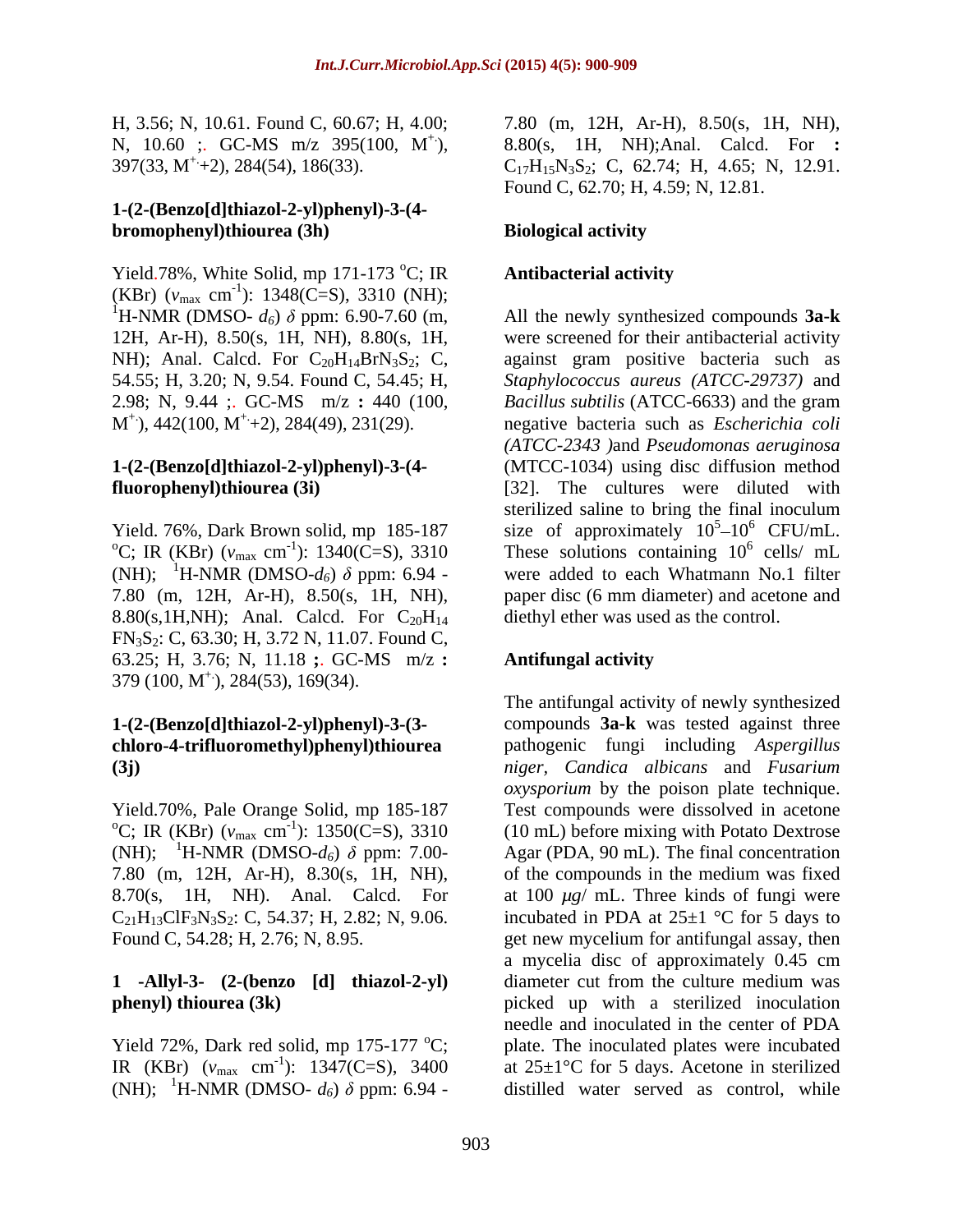the formula CV =A-B/A, where A represents the diameter of fungi growth on fungi on treated PDA, and CV represents the rate of inhibition. The bacterial and fungal

To a stirred solution of 2-(benzo[d]thiazol- 2-yl) aniline **(1)** in dry tetrahydrofuran (THF) (15 mL) and various In addition to the antibacterial activity, we isocyanates/thioisocyanates were added at room temperature in the presence of triethylamine (TEA). After completion of the addition, the reaction mixture was stirred were suggested that compounds 3d and 3i for 2h at 60 $\degree$ C. The reaction progress was monitored by thin layer chromatography (TLC). After completion of the reaction, antifungal activity. The obtained results Et3N.HCl was filtered off solvent was were measured in terms of zone of inhibition removed in a rota-evaporator to obtain crude product. It was purified by silica gel column chromatography eluting with ethylacetate: hexane (1:2) to afford the title compounds (3a-k). discussions it can be concluded that

The infrared spectral data of **3a-k** are given in experimental part. Characteristic IR stretching absorptions <sup>18</sup> were observed in the regions 3228-3428, 1630-1647, 1341-<br>1350 cm<sup>-1</sup> for N-H, C=O and C=S, respectively. Aromatic protons of all titled compounds appeared as complex multiplets in the region 6.80-7.80 ppm. The NH protons attached to  $-C=O / -C=S$  appeared as two distinct singlet in the region 8.50-

Amphotericin was used as positive control. 8.80 ppm. Aromatic carbons of all titled For each treatment, three replicates were compound appeared in their expected carried out. The radial growth of the fungal region. The C=O carbon of compounds **1,**  colonies was measured on the sixth day. The **3a, 3c**appeared as singlet in the region *in vitro* inhibiting effects of the test  $152.6 - 152.7$  ppm whereas the  $-C=S$  carbon compounds on the fungi were calculated by of compound **3k** appeared as singlet inthe region  $\delta$  178.8.

untreated PDA, B represents the diameter of In this study we have synthesized novel cultures containing discs were placed on the antifungal activities at the concentration media and incubated at 37 °C for 24 h to 72 of 100 µg/mL. From the Table 1 it is h for better observation. All the experiments demonstrated that, among the all compounds were carried out in triplicates and the results **3a, 3d, 3e** and **3j** were showed potential were expressed as zone of inhibition in mm. activity against *S. aures, E.coli, B.substilis* **Results and Discussion were exhibits moderate antibacterial activity** derivatives of urea/Thiourea compounds were tested for their antibacterial and and *P. auroginosa.* Remaining compounds when compared to positive broad spectrum antibiotic Gatifloxacin.

<sup>o</sup>C. The reaction progress was shows potential antifungal activity and other have also carried out the antifungal activity against Aspergillus niger, Candida albicans, Fusarium oxysporum. The obtained results compounds elicits moderate to good in milli meters (Table 2).

were observed in negative microbes at lower concentrations. 1350 cm<sup>-1</sup> for N-H, C=O and C=S, tested in animal models for their better <sup>-1</sup> for N-H, C=O and C=S, tested in animal models for their better for N-H, C=O and C=S, tested in animal models for their better From the above results and aforementioned synthesized Thiourea derivatives (3a, 3d, 3i and 3j) have shows potential antimicrobial activities against both gram positive and The selected compounds were needed to be pharmacotherapy.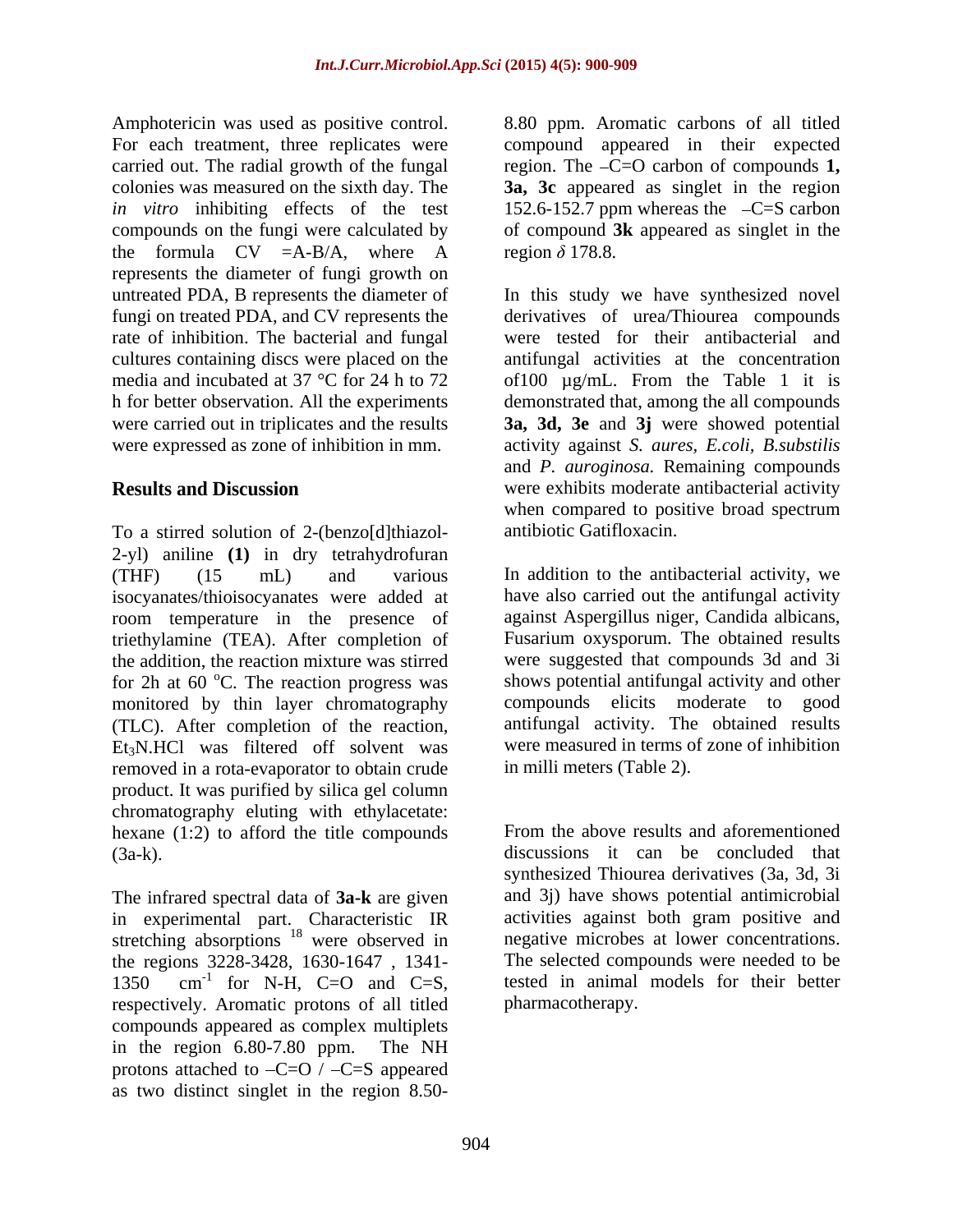| Compounds      |                  |                   | Zone of Inhibition (m) |                 |
|----------------|------------------|-------------------|------------------------|-----------------|
|                | <i>S.aureus</i>  | B. subtilis       | E.coli                 | P. auroginosa   |
| 3a             | $11.7 \pm 0.01$  | $14.6 \pm 0.02$   | 14. $9 \pm 0.02$       | $12.8 \pm 0.02$ |
| 3 <sub>b</sub> | $09.7 \pm 0.02$  | $10.4 \pm 0.03$   | $09.1 \pm 0.03$        | $09.9 \pm 0.04$ |
| $2\alpha$      | $09.1 \pm 0.04$  | $09.0 \pm 0.05$   | $08.6 {\pm} 0.02$      | $08.7 \pm 0.03$ |
| 3d             | $08.5 \pm 0.02$  | $11.0 \pm 0.03$   | $11.4 \pm 0.04$        | $10.6 \pm 0.01$ |
| 3e             | $11.4 \pm 0.03$  | $13.9 \pm 0.04$   | $14.2 \pm 0.05$        | $12.4 \pm 0.02$ |
| 3f             | $11.2 \pm .0.02$ | $14.8 \pm 0.06$   | $13.4 \pm 0.05$        | $12.0 \pm 0.06$ |
| 3g             | $08.4 \pm 0.03$  | $10.0 \pm 0.04$   | $11.4 \pm 0.02$        | $10.0 \pm 0.02$ |
| 3h             | $08.0 \pm 0.02$  | $09.8 \pm 0.02$   | $09.5 \pm 0.01$        | $10.5 \pm 0.03$ |
| $\prec$ 1      | $09.0 \pm 0.04$  | $11.9 \pm 0.01$   | $11.8 \pm 0.06$        | $11.2 \pm 0.05$ |
|                | $10.4 \pm 0.01$  | $13.9 \pm 0.03$   | $14.0 \pm 0.04$        | $13.3 \pm 0.02$ |
| 3k             | $9.12 \pm 0.04$  | $10.2 \pm 0.03$   | $11.3 \pm 0.04$        | $10.7 \pm 0.01$ |
| Gatifloxacin   | $07.1{\pm}.0.01$ | $08.8 {\pm} 0.02$ | $07.2 \pm 0.01$        | $08.0{\pm}0.08$ |

**Table.1** Antibacterial activity of synthesized Thiourea derivatives

| Table.2 Antifungal | .<br>? Antifungal activity of the title compounds measure in Zone of inhibition (mm) |  |  |
|--------------------|--------------------------------------------------------------------------------------|--|--|
|                    |                                                                                      |  |  |

| Compound <sup>a</sup>                                         | A.niger |                                                                                                                        | $\big $ C.albicans $\big $ F.oxysporum                                                                             |
|---------------------------------------------------------------|---------|------------------------------------------------------------------------------------------------------------------------|--------------------------------------------------------------------------------------------------------------------|
| 3a                                                            |         |                                                                                                                        |                                                                                                                    |
| 3 <sub>b</sub>                                                |         | $\begin{array}{ c c c c c c c c c } \hline 08.0 \pm 0.02 & 09.0 \pm 0.02 & 09.3 \pm 0.03 \hline \end{array}$           |                                                                                                                    |
| 3c                                                            |         |                                                                                                                        |                                                                                                                    |
| 3d                                                            |         | $11\pm0.04$   $10.57\pm0.02$   $11\pm0.02$                                                                             |                                                                                                                    |
| 3e                                                            |         | $\begin{array}{ c c c c c c c c c } \hline 09.6 {\pm} 0.03 & 09.1 {\pm} 0.04 & 08.9 {\pm} 0.03 \\ \hline \end{array}$  |                                                                                                                    |
| 3f                                                            |         |                                                                                                                        | $\begin{array}{ c c c c c c c c c } \hline 07.8 {\pm} 0.02 & 08.6 {\pm} 0.03 & 08.4 {\pm} 0.02 \hline \end{array}$ |
| 3g                                                            |         | $\begin{array}{ c c c c c c c c c c c } \hline 07.3 {\pm} 0.05 & 07.6 {\pm} 0.02 & 07.1 {\pm} 0.03 \hline \end{array}$ |                                                                                                                    |
| 3h                                                            |         |                                                                                                                        |                                                                                                                    |
| 3i                                                            |         | $11.0\pm0.04$ 11.4 $\pm0.02$ 10.9 $\pm0.03$                                                                            |                                                                                                                    |
| 3j                                                            |         | $\begin{array}{ c c c c c c c c } \hline 09.5 \pm 0.04 & 07.4 \pm 0.02 & 09.8 \pm 0.05 \hline \end{array}$             |                                                                                                                    |
| 3k                                                            |         |                                                                                                                        |                                                                                                                    |
| Amphotericin <sup>b</sup>   13.0±0.30   12.0±0.43   11.9±0.05 |         |                                                                                                                        |                                                                                                                    |

Values are mean  $\pm$  S.D of three replicates (p< 0.05). a 100  $\mu$ g/mL, b100  $\mu$ g/mL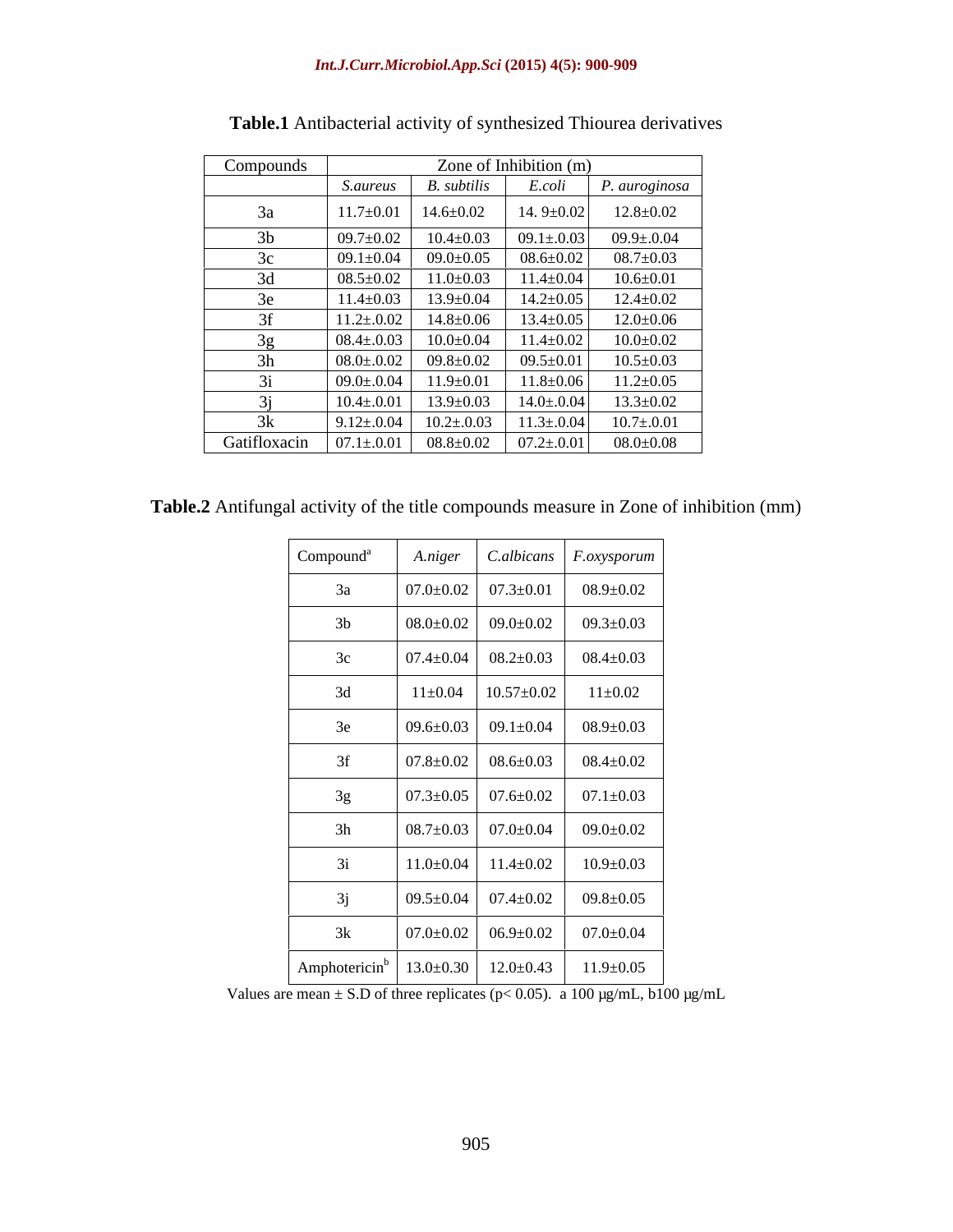#### *Int.J.Curr.Microbiol.App.Sci* **(2015) 4(5): 900-909**



**Scheme.1** Synthesis of urea and thiourea derivatives

**Figure.1** Schematic representation of Zone of inhibition showing anti bacterial activity of synthesized compound 3j tested against *Bacillus* (A), *Staphylococcus* (B), *E.coli* (C) and *Pseudomonas auroginosa* (D)

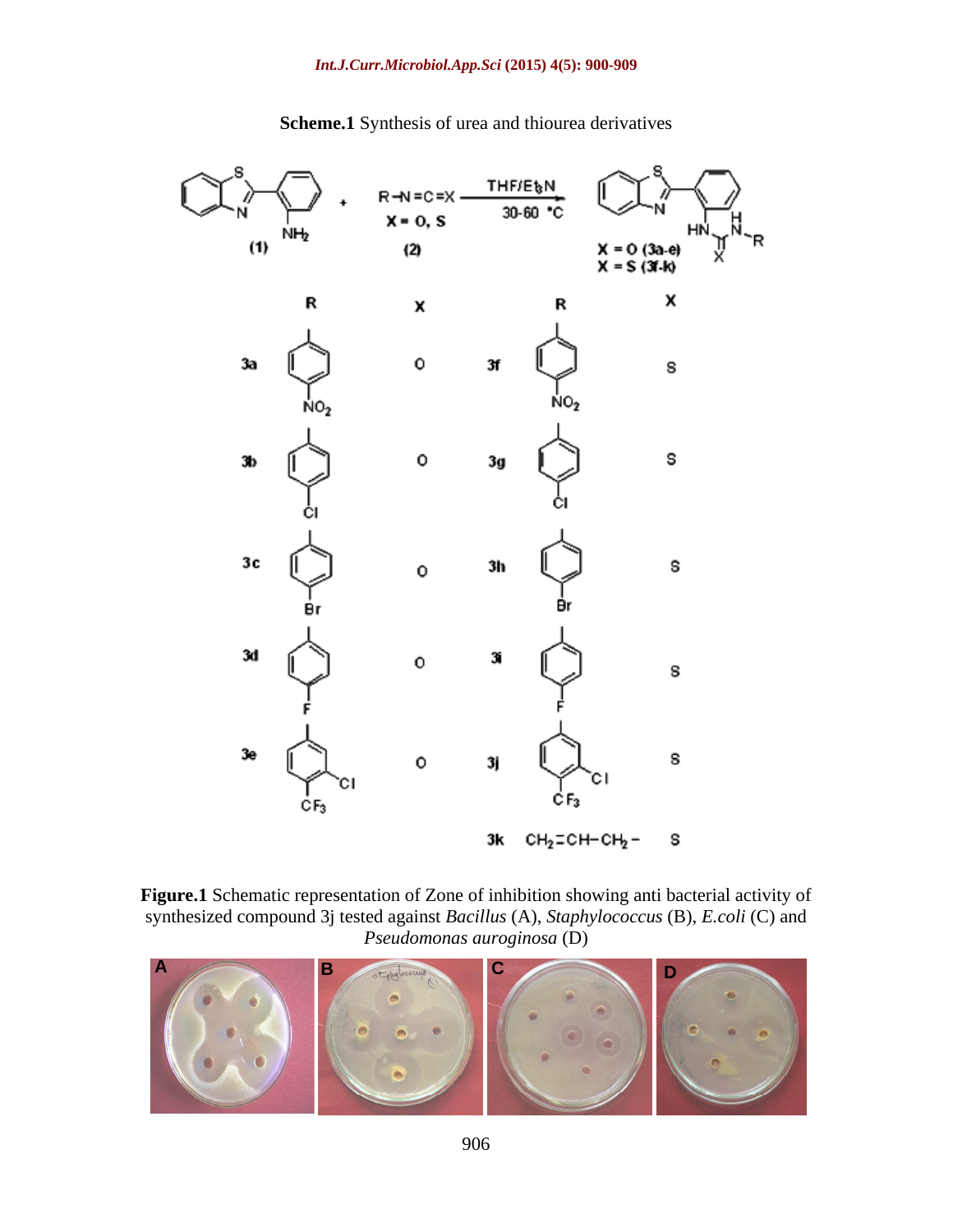- 
- 2. Sahu MP, Singh D.Role of thiourea in haloperidol-induced catalepsy and Plant Growth Regulation, 1995: 4:
- ascorbic acid on growth and yield of maize. Journal of Agronomy and Crop
- 4. Sahu MP, Solanki NS. Role of production of maize. Journal of
- 
- Jeon R. Design and synthesis of urea
- 
- 
- **References** 9. Azam F, Alkskas IA, Ahmed MA. 1. Cragg GM, Newman DJ. Biodiversity: derivatives of 3-phenyl/ethyl-2-thioxo- A continuing source of novel drug 2,3-dihydrothiazolo[4,5-d] pyrimidine leads. Pure Appl Chem, 2005; 77:7-24. and their antagonistic effects on improving productivity of wheat oxidative stress in mice. European (Triticum aestivum L.). Journal of Journal of Medicinal Chemistry.2009; Synthesis of some urea and thiourea haloperidol-induced catalepsy and 44(10): 3889-97
- 169-173 10. Babu KR, Rao VK, Kumar YN, 3. Sahu M P, Solanki NS, Dashora LN. Effects of Thiourea, Thimine and C.Nagaraju. Identification of Science, 1993; 171: 65-69. modeling studies. Antiviral Research, Polireddy K, Subbaiah KV, C.Nagaraju. Identification of substituted [3, 2-a] pyrimidines as selective antiviral agents: 3 Molecular 2012; 95:118-127.
- sulfihydral compounds in improving 11. Babu KR, Koteswara Rao Valasani, dry matter portioning and grain Nanda Kumar Yellapu, Hari Prasad Agronomy Crop Science, 1991; 167: Bhaskar Matcha, and Naga Raju 356-359. Chamarthi. Design, synthesis, in silico 5. Yon ova PA, Stoilkova GM. Synthesis and in vitro studies of novel 4 and biological activity of urea and methylthiazole-5-carboxylic acid Thiourea derivatives from 2 aminoheterocyclic compounds. Journal agents. Bioorganic and medicinal of Plant Growth Regulation, 2004; 23: chemistry letters, 2014; 24 (18):4580- 280-291. Osuru, Chandra Sekhar Kuruva, methylthiazole-5-carboxylic derivatives as potent anti-cancer 4585.
- 6. Kim YJ, Ryu JH, Cheon YJ, Lim HJ, 12. C. Limban, Chifiriuc, A. V. Missir, I. and thiourea derivatives and their Activity of Some New Thioureides inhibitory activities on Derived from 2-(4lipopolysaccharide-induced NO Chlorophenoxymethyl) benzoic Acid. production. Bioorg Med Chem Lett, Molecules, 2008; 13: 567-580. C. Chirita, C. Bleotu. Antimicrobial Derived from 2-(4-Chlorophenoxymethyl) benzoic Acid. Molecules, 2008; 13: 567-580.
- 2007; 17:3317-3321. 13. Bhandari K, Srinivas N, Keshava GBS 7. Rojas J, Paya M, Domínguez JN, and Shukla PK. Tetrahydronaphthyl Ferrandiz L, Bioorg K. The synthesis azole oxime ethers: the and effect of fluorinated chalcone conformationally rigid analogues of derivatives on nitric oxide production.  $\alpha$  oxiconazole as antibacterials. Medicinal Chemistry Letters, 2002; 12: 1951-1954. Chemistry. 2009; 44(1): 437- 447. azole oxime ethers: the oxiconazole as antibacterials. European Journal of Medicinal
- 8. Saeed S, Rashid N, Jones PG, Ali M, 14. Liav A, Angala SK, Brennan PJ, Hussain R. N-Cyclohexyl-N'-(4- Jackson M. N-D-aldopentofuranosyl nitrobenzoyl) Thiourea. European N -[p-(isoamyloxy)phenyl]-thiourea Journal of Medicinal Chemistry, 2010; derivatives: potential anti-TB 45: 1323-1328. derivatives: potential anti-TB therapeutic agentsBioorg Med Chem Lett, 2008; 18(8):2649-51.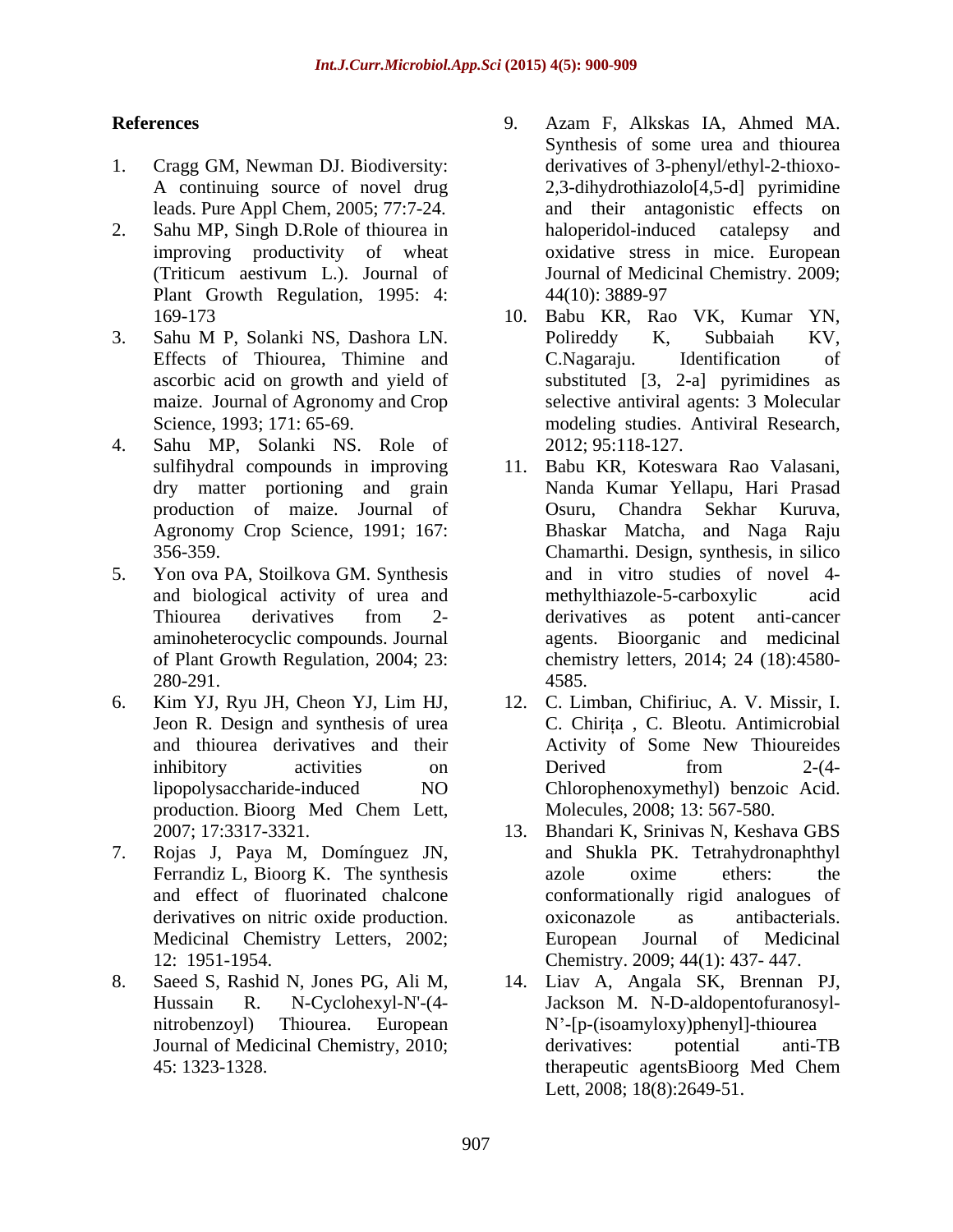- 15. L. D. Santos, L. A Lima, V.C. Filho, 2008; 16, 8526-8534.
- 
- 17. Koteswara Rao V, Sanapalli Subba
- Chemistry, 2010; 1 (4): 297-301.
- P. Visweswara Rao, and C. Naga Raju. Sulfur, and Silicon and the Related
- 20. Sanapalli S Reddy, AU Ravi Sankar, C new  $\alpha$ -aminophosphonic acid esters.
- 21. Satheesh Krishna, A Janardhan Rao, K Rao, C Naga Raju. Synthesis and

R. Corrêa, F. D C. Buzzi, and R. J. 2-oxide derivatives of (S)-(+)-prolinol. Nunes, Bioorg. Medicinal Chem, J Organic communications, 2010; 3: 2-substituted-1, 3, 2-oxazaphosphole- 98-105.

- 16. Koteswara Rao V, Boppudi Hari Babu, 22. Rao VK, Reddy SS, Krishna BS, Kilaru Raveendra Babu, Doddaga Naidu KRM, Raju CN. Synthesis of Srinivasulu, Chamarthi Naga Raju. Schiff's bases in aqueous medium: a Ecofriendly synthesis of green alternative approach with tetrahydropyrimidine derivatives in effective mass yield and high reaction aqueous medium under ultrasonic rates. Green Chemistry Letters and irradiation." Synthetic Reviews, 2010; 3(3):217-223. green alternative approach with
- Communications, 2012; 42 (22): 3368- 23. Koteswara Rao, Valasani, Sanapalli S 3376. Reddy, Balam S Krishna, Cirandur S Reddy, Echchukattula Dada Peer, Tamatam CM Reddy, Chamarthi N Alahari Janardhan Rao, and Chamarthi Raju, and S. K Ghosh. "Design, Naga Raju. Synthesis and synthesis and anti colon cancer activity Antimicrobial Activity of Novel evaluation of phosphorylated Iminophosphocin Derivatives. Chem derivatives of lamivudine (3TC)." Inform, 2010; 41(17) Letters in Drug Design & Discovery, 18. Alahari Janardhan, Valasani 2011; 8 (1): 59-64. Reddy, Balam S Krishna, Cirandur S Reddy, Nimmanapalli P Reddy, Tamatam CM Reddy, Chamarthi N evaluation of phosphorylated derivatives of lamivudine (3TC)." Letters in Drug Design & Discovery,
	- Koteswara Rao, Pasupuleti 24. Rao VK, Rao AJ, Reddy SS, Raju CN, Visweswara Rao, Chamarthi Naga Raju, and Sunil Kumar Ghosh. Synthesis and bioactivity of evaluation of phosphorylated phosphorylated derivatives of derivatives of galanthamine. European stavudine. European Journal of journal of medicinal chemistry, 2010; Rao PV. Synthesis, spectral characterization and biological evaluation of phosphorylated 45(1):203-209.
- 19. Reddy, S. Subba, V. Koteswara Rao, 25. Valasani KR, Chaney MO, Day VW, B. Satheesh Krishna, C. Suresh Reddy, Synthesis, antimicrobial, and synthesis, pharmacophore modeling, antioxidant activity of new  $\alpha$ - and virtual screening. Journal of aminophosphonates. Phosphorus, chemical information and modeling, Yan SS. Acetyl cholinesterase inhibitors: structure based design, 2013; 53(8):2033-2046.
	- Elements, 2011; 186 (7): 1411-1421. 26. Jhansi V, Rani, Koteswara Rao V, Naga Raju, V Koteswara Rao. Identification of human presequence Synthesis and antimicrobial activity of protease (hPreP) agonists for the South African Journal of Chemistry, European journal of medicinal chemistry,  $2008; 61:97-101$ .<br>2008; 61:97-101. 2008; 61:97-101. chemistry, 2014;76: 506-516. Xueqi Gan, and Shirley ShiDu Yan. treatment of Alzheimer's disease. European journal of medicinal
	- Reddi Mohan Naidu, V Koteswara Valasani, Du Fang, Todd D Williams, antibacterial activity studies of novel 27. Jhansi Rani V, Koteswara Rao Shirley ShiDu Yan. Determination of small molecule ABAD inhibitors